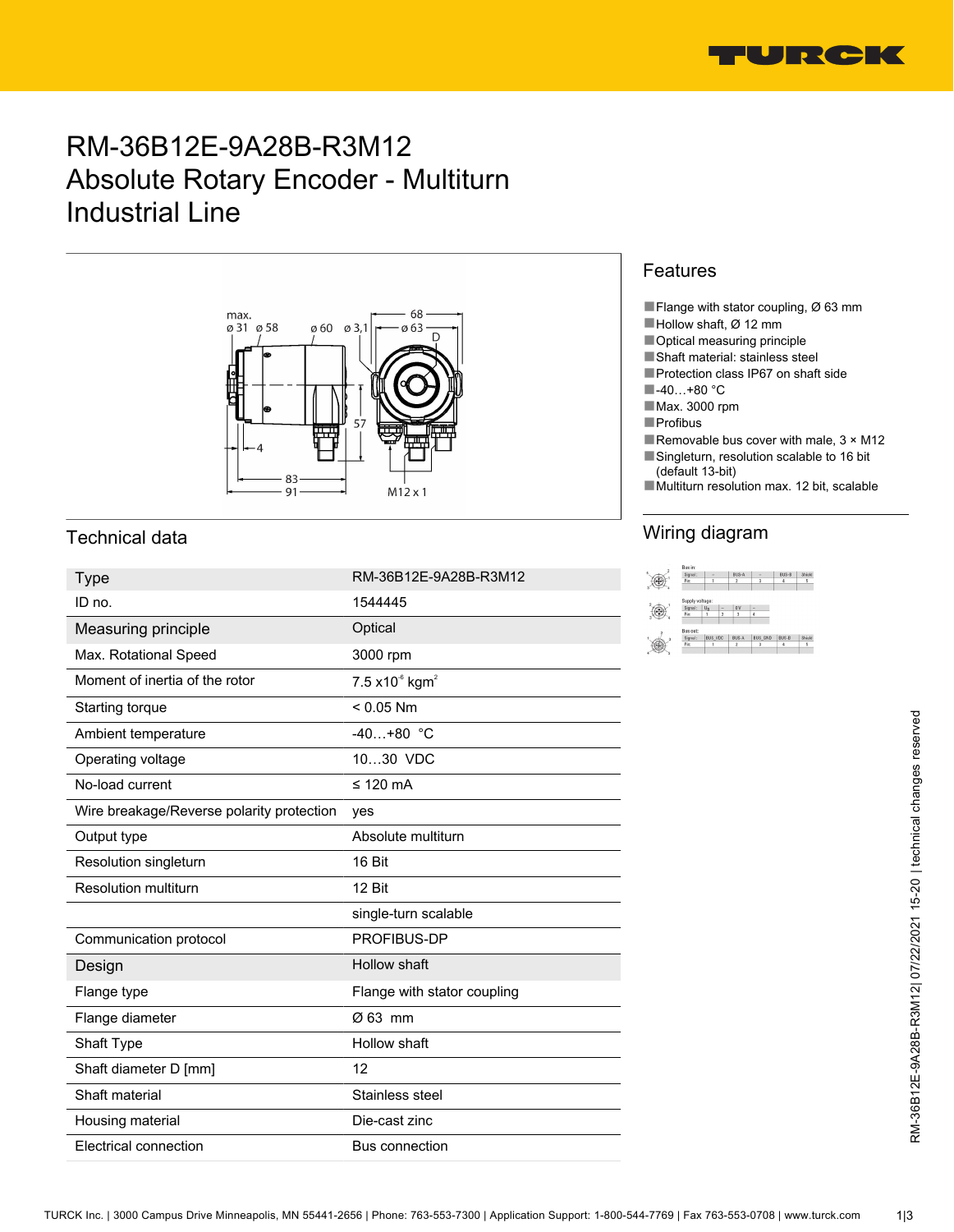

### Technical data

|                                     | $3 \times M12$                   |
|-------------------------------------|----------------------------------|
| Axial shaft load                    | 40 N                             |
| Radial shaft load                   | 80 N                             |
| Vibration resistance (EN 60068-2-6) | 100 m/s <sup>2</sup> , 552000 Hz |
| Shock resistance (EN 60068-2-27)    | $2500 \text{ m/s}^2$ , 6 ms      |
| Protection class housing            | IP67                             |
| Protection class shaft              | IP67                             |

| Signal      | PB A     | PB B     | Shield   | BUS VDC PB A             |                          | BUS GND PB B             |                          | Shield         | - |
|-------------|----------|----------|----------|--------------------------|--------------------------|--------------------------|--------------------------|----------------|---|
| Signal -Pin | BUS in 2 | BUS in 4 | BUS in 5 | <b>BUS out</b>           | <b>BUS out</b>           | <b>BUS out</b>           | <b>BUS out</b>           | <b>BUS out</b> | ٠ |
|             |          |          |          |                          |                          |                          | 4                        |                |   |
| Power       | U.       |          | 0V       | $\overline{\phantom{0}}$ | $\overline{\phantom{a}}$ | $\overline{\phantom{0}}$ | $\overline{\phantom{a}}$ | -              | - |
| Power- Pin  |          |          | J        |                          | ა                        |                          | ۰                        | -              | - |

### Accessories